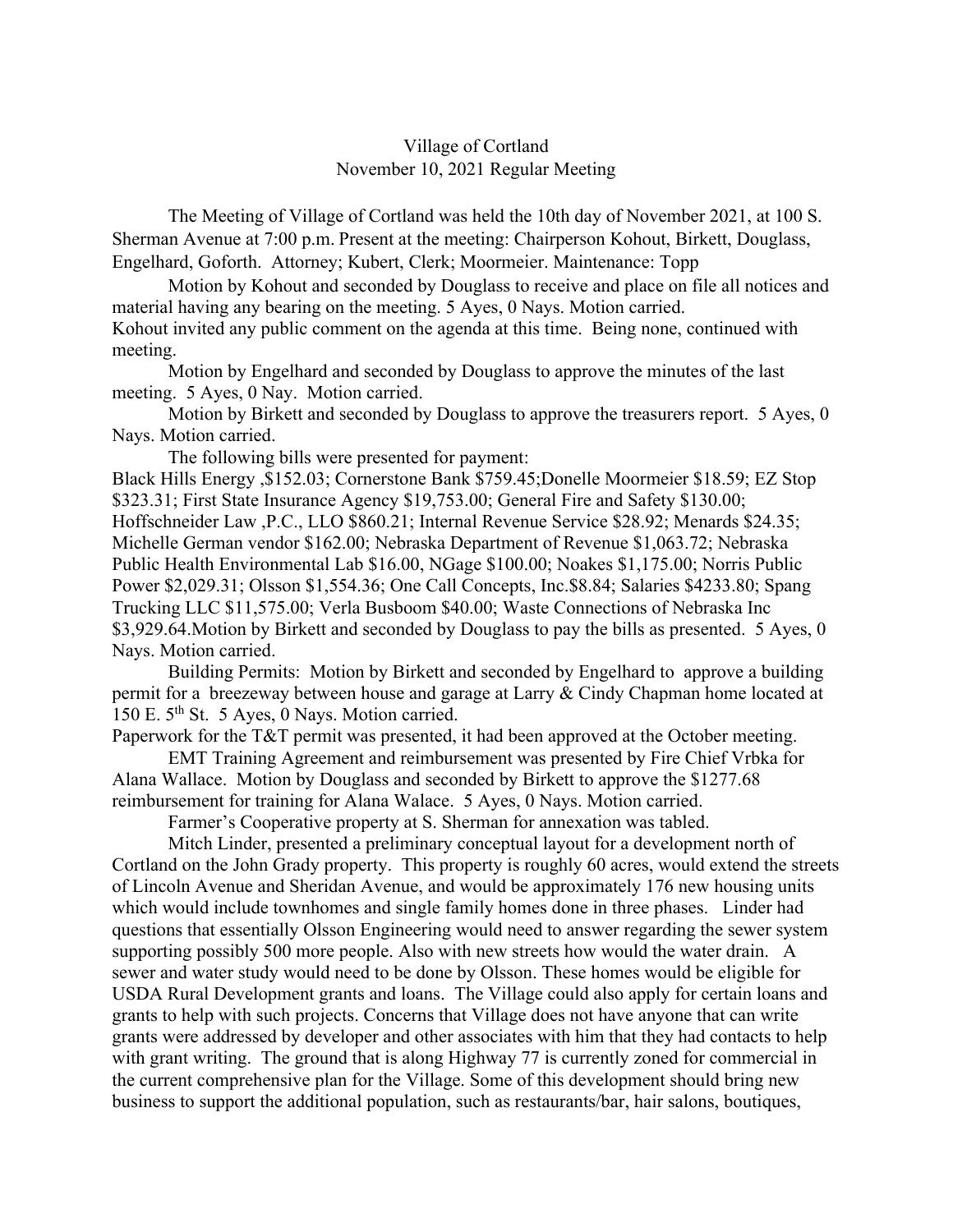groceries, gift shops etc. A frontage road would be needed to access these businesses. The development would not limit which builders could be used by individuals.

Questions about who pays for the studies and what happens to the tax structure of the Village were discussed. All of the board indicated they were very interested in pursuing a development as there has been no other opportunities for the Village to grow.

Discussion about whether this is a good time to form a Chamber of Commerce. Birkett will visit with business members in the community regarding a Chamber of Commerce.

Olsson reported via email regarding street improvement updates. There are no contractors available to perform concrete this fall. The plan is now to put the asphalt and concrete work together into a typical bid package for 2022 construction, likely bid period is late January. Olsson will provide a contract for the December board meeting as they will be preparing actual bid documents and a contracts is warranted.

Birkett attended the NRD meeting to ask about monies that were submitted late to be applied for the 2020/21 fiscal year and that we have the opportunity to apply for the monies again in 2021/22. They agreed. We must see that all our work is done prior to June  $1<sup>st</sup>$  so that it can be approved at our June meeting and delivered to NRD either by email or hand delivered directly after that meeting, prior to June  $30<sup>th</sup>$  deadline

Chairperson Kohout read Resolution 2021-06 as follows:

RESOLUTION NO. 2021-06

 WHEREAS, the Federal Disaster Mitigation Act of 2000 was signed in to law October 30, 2000, placing new emphasis on state and local mitigation planning for national hazards and requiring communities to adopt a hazard mitigation action plan to be eligible for pre-disaster and post-disaster federal funding for mitigation purposes; and

 WHEREAS, a Multi-Jurisdictional Hazard Mitigation Plan was prepared by the Little Blue National Resources District and the Lower Big Blue Natural Resources District, with assistance from JEO Consulting Group, Inc. of Lincoln, NE. and,

 WHEREAS, the purpose of the mitigation plan was to lessen the effects of disasters by increasing the disaster resistance of the Natural Resources Districts and participating jurisdictions located with the planning boundary by identifying the hazards that affect the Village of Cortland and prioritize mitigation strategies to reduce potential loss of life and property damage from those hazards, and

 WHEREAS, the Nebraska Emergency Management Agency and FEMA reviewed and approved the Little Blue Natural Resources District and the Lower Big Blue Natural Resources District Multi-Jurisdictional Hazard Mitigation Plan Update as of October 25, 2021, and

 WHEREAS, FEMA regulations require documentation that the plan has been formally adopted by the governing body of the Village of Cortland in the form of a resolution and further requesting approval of the plan at the Federal Level; and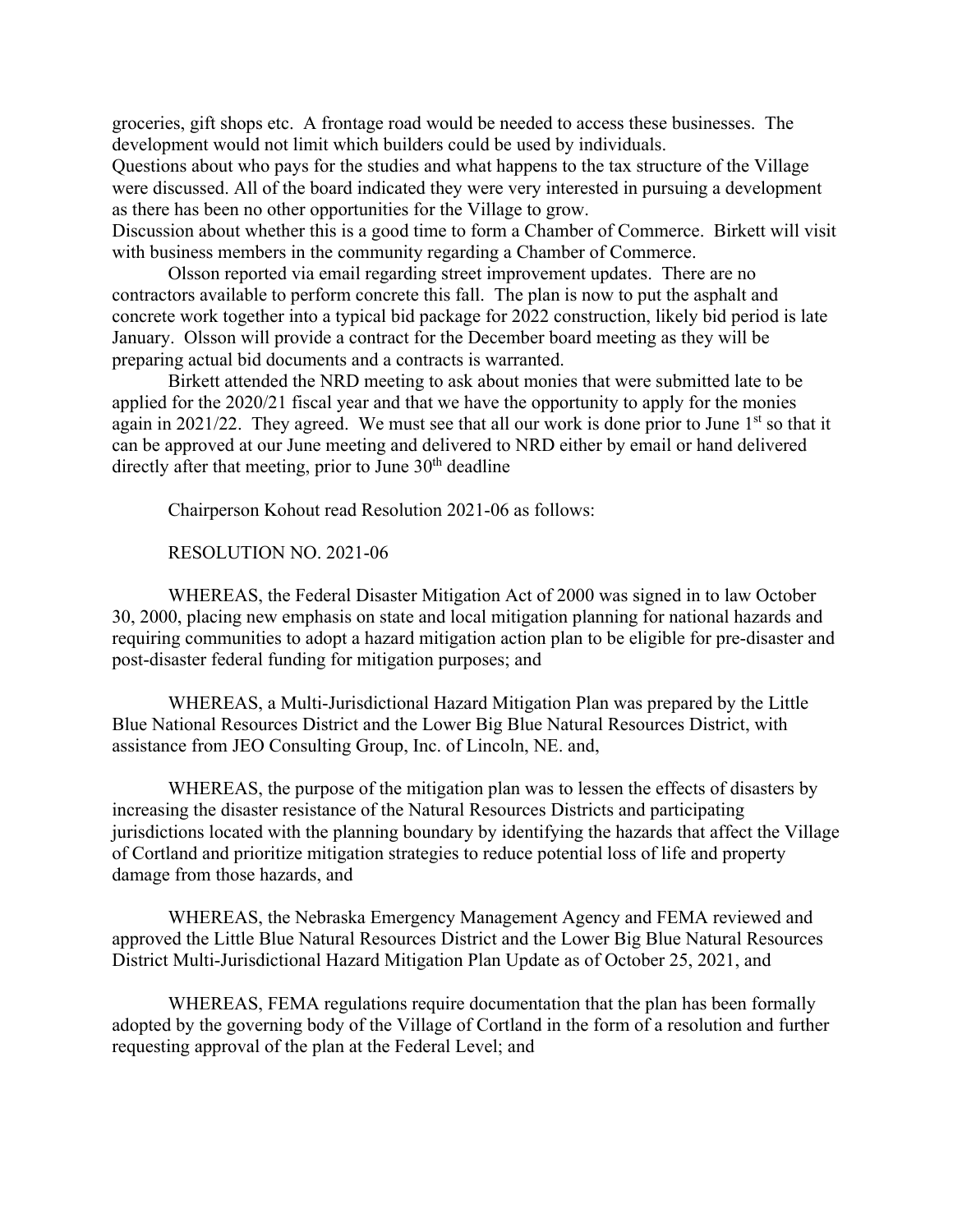NOW, THEREFORE, the governing body of the Village of Cortland does herewith adopt the FEMA approved Little Blue Natural Resources District and the Lower Big Blue Natural Resources District Multi-Jurisdictional Hazard Mitigation Plan Update in its entirety; and

Motion by Douglass and seconded by Engelhard to adopt Resolution 2021-06 as read. 5 Ayes, 0 Nays. Motion carried.

 Private property for the snow pile easements were identified as the lot east of the Museum and the lot east of the Masonic Lodge. Both properties are owned by Norval and Lila Papke, clerk has been asked to contact their heirs regarding the usage/easement of those two properties.

 Changes that were suggested to the Dog Ordinance were looked at. Attorney Kubert will take the changes and look at them and come back with recommendation on changes.

Update on Planning and Zoning Committee tabled until December

Written complaint on vehicle parked on  $9<sup>th</sup>$  street that has been sitting there for several months. No action taken at this time.

Miscellaneous Items:

- a. Welcome sign tabled
- b. Website Goforth reached out to NPPD regarding help with website. Motion by Goforth and seconded by Douglass to sign NPPD contract and pay the \$35 fee for domain. 5 Ayes, 0 Nays. Motion carried. Goforth will set up a meeting with herself and the Clerk with NPPD>
- c. Park lawn care tabled
- d. Heating  $& Air inspection received the detailed information from Noakes.$ Clerk asked to reach out on clerk email list regarding what other towns do for the general maintenance contracts. This may go out for bids this next year.
- e. The June 2020 minutes were reviewed regarding the parking at the apartments. No action taken.
- f. Reminder of First Annual Chili Cook off on Saturday, November 13th the Community Center hosted by Paper Moon Pastries.
- g. Clerk indicated the annual audit for the Village will take place on December  $1<sup>st</sup>$ .
- h. Community Center gym should be open one evening a week to the community for walking unless the gym is rented. Wednesday evenings the gym will be open until 9:00 pm.

Banner advertising letter for the Ball Park was sent out by the clerk on November 1<sup>st</sup>. Attorney said they would be interested in a banner. The toilets and sinks are all out now and the restrooms can be painted prior having the new toilets and sinks installed.

 Maintenance report – Both front and back tires need to be replaced on the tractor. Bids were \$2500 and \$1853.98 mounted.. Motion by Goforth and seconded by Birkett to approve the purchase of tractors tires for \$1853.98. 5 Ayes, 0 Nays. Motion carried. Discussion on covering the concrete pillars behind the fire department building, suggestion of painting instead? Topp will get cost of covers and bring to next meeting. The concrete base that holds the antenna by the generator that runs the pager system is chipping away. Topp will get three bids for replacing/repairing the concrete. Next Thursday the water tower will be drained for inside cleaning and have an outside inspection and lower water pressure could happen. Clerk will do a